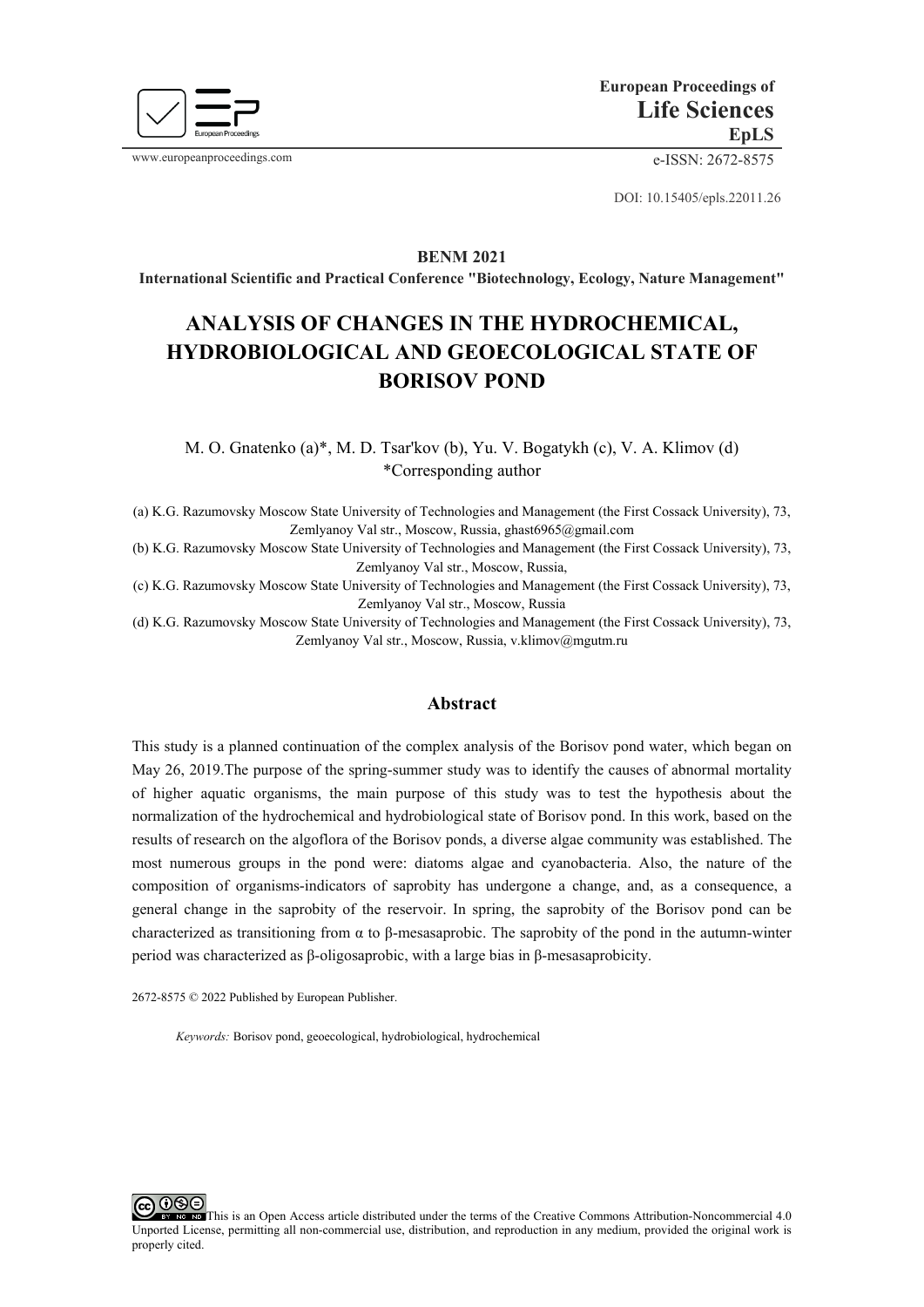# **1. Introduction**

Borisov Pond is a culturally significant object of the Tsaritsyno Park, as well as a popular recreational place for both the local population and people living in the surrounding areas. Thanks to this, there are beach areas, as well as water sports facilities on the territory of the pond, there are many shops with food and drinks (Galimzyanova, 2015).

Thus, the possible ecological degradation of the Borisov pond is a culturally and economically unprofitable prospect, which is a prerequisite for a more detailed and active monitoring of this reservoir.

# **2. Purpose of the Study**

- 1. Taking water samples from the Borisov pond;
- 2. Carrying out organoleptic research at the place of collection of samples;
- 3. Analysis of collected samples using laboratory equipment
- 4. Obtaining results and their analysis;

## **3. Research Methods**

Borisovsky pond is an artificial flowing water body, which is part of a reach of three ponds, separated by dams. The Gorodnya River is the inflowing and outflowing watercourse. The filling of the pond, in addition to the river, is carried out by atmospheric precipitation and partial underground waters of sources (Kiselev, 1956; Nikiforov-Nikishin et al., 2019; Nomokonova, 2009). The area of the reservoir is 0.86 km2, the coastline, including the islands, is 6.9 km, the average depth is 2.5 meters.

The reservoir is located on the territory of the Orekhovo-Borisovo Severnoe and Moskvorechye-Saburovo districts, bordered by the Brateevo district. Since 1998, it has been part of a specially protected area, the natural-historical park "Tsaritsyno" (On project proposals for the establishment …; Voloshko & Safronova, 2015).

Hydrobiological work was carried out in accordance with RD 52.18.833-2015 Procedure for observing and assessing the state of surface water bodies to determine the impact of industrial facilities and industries of I hazard class (Belyakova et al., 2006).

Bioindication according to GOST 17.1.387-82 "Classification of water quality in reservoirs and streams by hydrobiological and microbiological indicators" became the main method for determining the state of water in Borisov pond (Guiry & Guiry, 2019; Hollerbach, et al., 1956).

Water sampling was carried out along the entire perimeter of the pond and at two points at the source of the Gorodnya River, the main strategy was to maintain a constant distance between the points of 250 m, thus the first point is located near the Lower Tsaritsyn Dam, the last (7) 300 meters from this dam with the other side (Figure 1). Samples were taken according to GOST 31861-2012 Water. General requirements for sampling.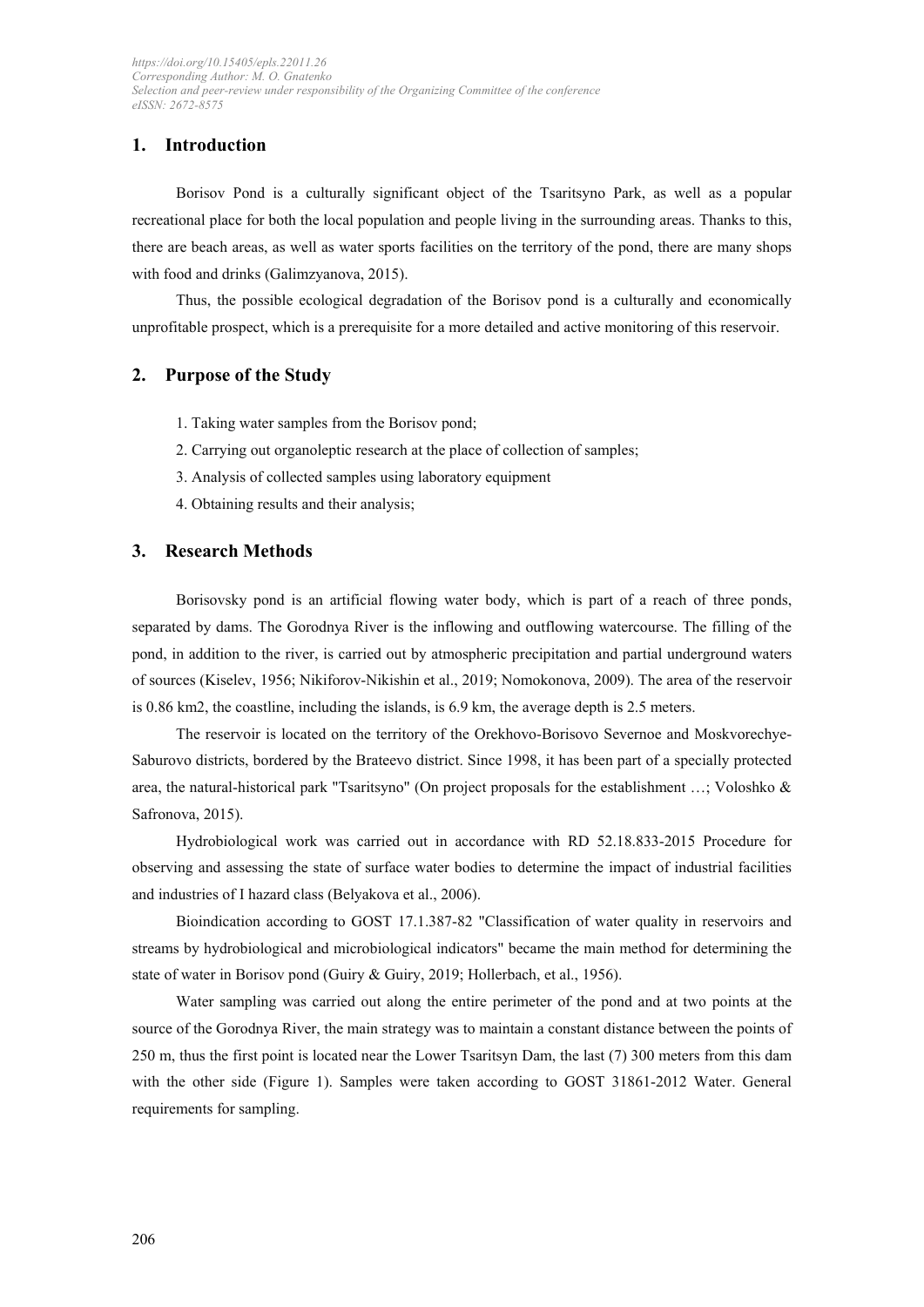

#### **Figure 1.** Sampling chart

Since the autumn period is rainy for the Moskovsky district, some of the samples were taken within a short time after the rain, which could affect the final hydrochemical indicators, to one degree or another could affect the number of certain species, but all other indicators are normal (Table 1) (Shitikov et al., 2003).

| Collection date | Air temperature $(^{\circ}C)$ | Pressure (mmHg) | Humidity $(\% )$ |
|-----------------|-------------------------------|-----------------|------------------|
| October, 8      | 10                            | 745             | 84               |
| October, 15     |                               | 747             | 85               |
| October, 22     |                               | 750             | 83               |
| October, 29     |                               | 744             | 84               |
| November, 5     |                               | 747             | 86               |

#### **Table 1.** Meteorological indicators

### **4. Findings**

In the autumn phytoplankton of Borisovsky pond, 6 divisions, 10 classes, 20 orders, 33 families, 41 genera and 62 species were identified.

In terms of the number of species, the dominant position was occupied by the division Chlorophyta, which comprised 33.9% of the total number of species. The richest were the families Scenedesmaceae and Hydrodictyaceae, including 7 and 6 species, respectively.

This was followed by the divisions Bacillariophyta and Euglenophyta, which contained 30.6 and 21% of the total number of microalgae species.

The divisions Cyanoprokaryota, Ochrophyta, and Chrysophyta, which included 9.7, 1.6, and 3.2% of all phytoplankton species, turned out to be the smallest in terms of the species composition (Table 2) (Clasen & Bernhard, 1982; Protasov, 2010; Siver & Hamer, 1989).

Thus, the basis of the taxonomic composition is determined by algae of the divisions Chlorophyta, Bacillariophyta, and Euglenophyta, which makes it possible to outstrip the character of phytoplankton as diatom-chlorophytic with a significant participation of euglena algae.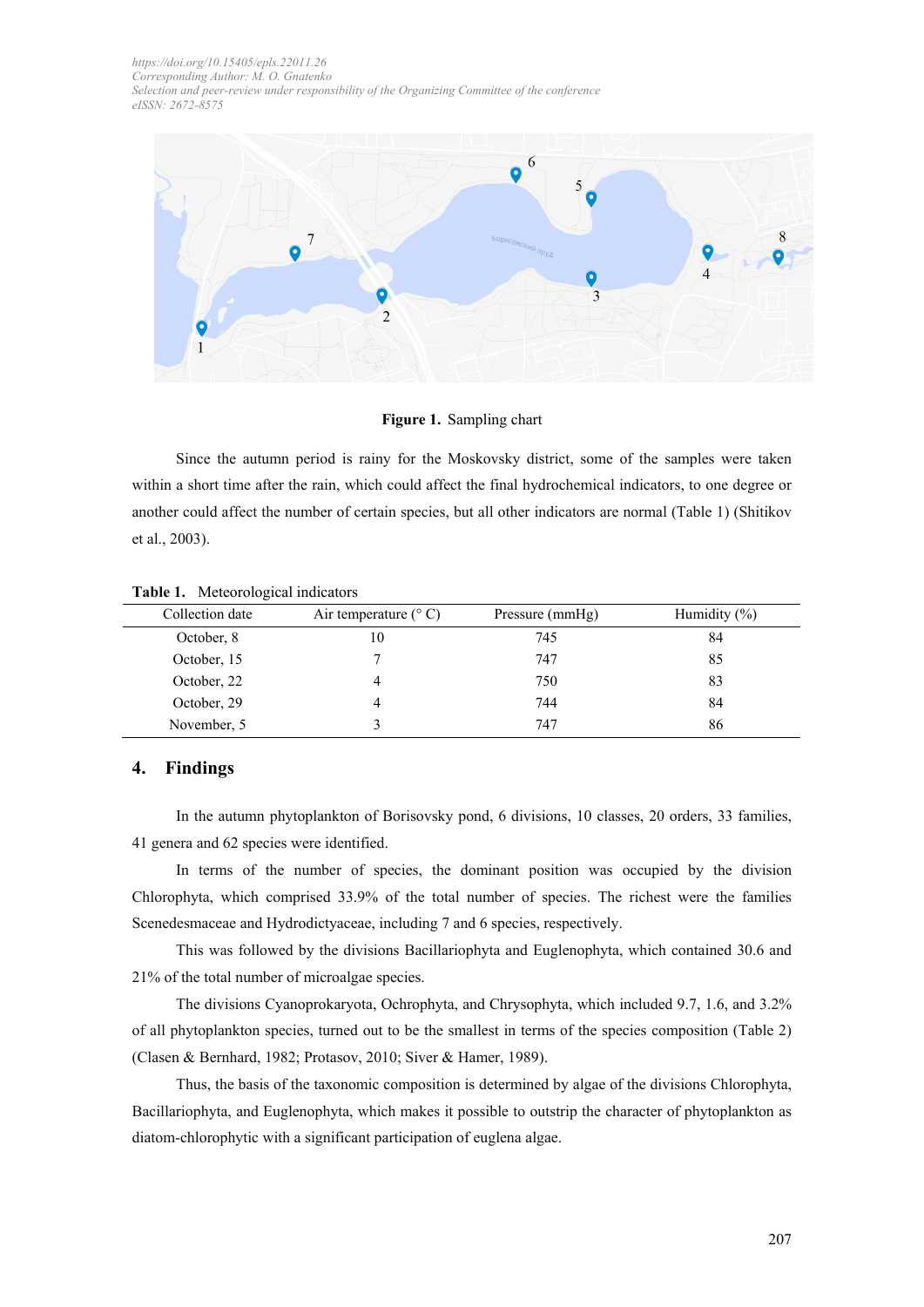| Phylum          | Quantity |        |                |                | $%$ of the total |      |
|-----------------|----------|--------|----------------|----------------|------------------|------|
|                 | Classes  | Orders | kind           | kin            | form             |      |
| Cyanoprokaryota |          | 4      | 6              | 6              | 6                | 9,7  |
| Bacillariophyta | 3        | 6      | 11             | 15             | 19               | 30,6 |
| Chlorophyta     | 3        | 7      | 11             | 13             | 21               | 33,9 |
| Euglenophyta    | 1        | 1      | $\overline{2}$ | $\overline{4}$ | 13               | 21,0 |
| Ochrophyta      | 1        | 1      | -1             | 1              |                  | 1,6  |
| Chrysophyta     | 1        | 1      | $\overline{2}$ | 2              | $\overline{2}$   | 3,2  |
| Total           | 10       | 20     | 33             | 41             | 62               | 100  |

|  |  | <b>Table 2.</b> Taxonomic composition of Borisov pond, autumn 2019 |
|--|--|--------------------------------------------------------------------|
|  |  |                                                                    |

The distribution of the species composition was traced evenly along the entire perimeter of the Borisov pond, with the exception of points located at the source of the river. Gorodnya, where only 35 taxa with a rank below the genus were found (56.4% of the total number of species).

In terms of tameness to habitat, a significant proportion of algae found in phytoplankton (43 species or 69.4% of the total species composition) were truly planktonic, 12 species were truly benthic (or 19.4% of the species composition), plankton-benthic were 5 species (or 8.1% of the total species composition), one species each to littoral and parasitic (1.6% of the total species composition).

In relation to globality, most of the species (29 or 46.8% of the total species composition) were indifferent, 8 (or 12.9% of the total species composition) species were halophilic and one species belonged to mesoglobic and homophobic (1.6 % of the total species composition). The halo of other species (23 or 37.1% of the total species composition) was not determined.

In relation to pH, 24 phytoplankton species were classified as indifferent (or 38.7% of the total species composition), 1 species (or 1.6% of the total species composition) was classified as acidophiles, 5 species (or 8.1% of the total species composition) composition) to alkalibionites, 6 species (or 9.7% of the total species composition) to aclkaphiles, for the remaining 24 species (or 38.7% of the total species composition), the ratio to pH was not determined (Juttner, 1981).

According to saprobic analysis, 40 species-indicators of saprobity were found in the phytoplankton of Borisov pond, of which the majority are β-mesosaprobes (17 species or 27.4% of the total species composition). Α-mesosaprobes included 3 species (or 4.8% of the total species composition), oligosaprobes included 7 species (or 11.3% of the total species composition), oligo-β-mesosaprobes included 6 species (or 9.7 % of the total species composition), 6 species belonged to  $\alpha$ -β or β-α mesosaprobes (or 9.7% of the total species composition), 1 species belonged to  $\alpha$ -polysaprobic (or 1.6% of the total species composition) (Table 3).

**Table 3.** Ecological and geographical characteristics of the phytoplankton of Borisov pond, autumn 2019

| Index      | Number of species | % of the total |
|------------|-------------------|----------------|
|            | Habitat           |                |
| Planktonic | 43                | 69,4           |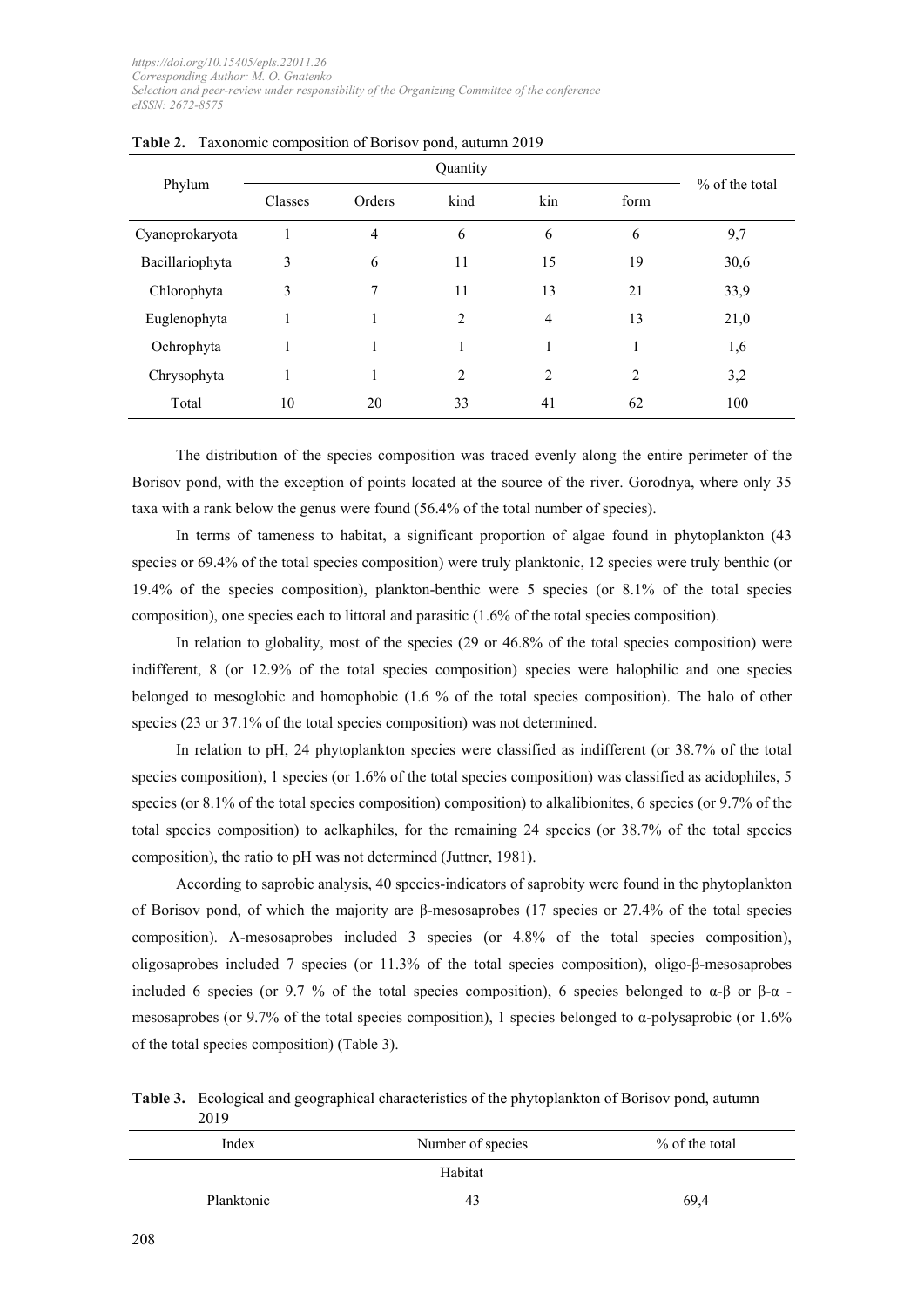| Benthic                          | 12                    | 19,4 |
|----------------------------------|-----------------------|------|
| Plankton-benthic                 | 5                     | 8,1  |
| Littoral                         | $\mathbf{1}$          | 1,6  |
| Parasitic                        | $\mathbf{1}$          | 1,6  |
|                                  | Attitude to hauliness |      |
| Indifferent                      | 29                    | 46,8 |
| Halophilic                       | $\,8\,$               | 12,9 |
| Mesogalobic                      | $\mathbf{1}$          | 1,6  |
| Halophobic                       | $\mathbf{1}$          | 1,6  |
| There is no data                 | 23                    | 37,1 |
|                                  | Relationship to pH    |      |
| Acidophiles                      | $\mathbf{1}$          | 1,6  |
| Indifferent                      | 24                    | 38,7 |
| Alkalibionts                     | 5                     | 8,1  |
| Alkaliphiles                     | 6                     | 9,7  |
| There is no data                 | 24                    | 38,7 |
|                                  | By saprobity index    |      |
| $\beta$ -mesasaprobes            | 17                    | 27,4 |
| $\alpha$ - $\beta$ -mesasaprobes | $\overline{2}$        | 3,2  |
| $\alpha$ -polysaprobes           | $\mathbf{1}$          | 1,6  |
| oligo-β-mesasaprobes             | 6                     | 9,7  |
| $\alpha$ -mesasaprobes           | $\overline{3}$        | 4,8  |
| oligosaprobes                    | $\boldsymbol{7}$      | 11,3 |
| $\beta$ - $\alpha$ -mesasaprobes | $\overline{4}$        | 6,5  |
| There is no data                 | 22                    | 35,5 |

The saprobity index according to Pantle-Bukk was 1.59, attributing the Borisov pond to a βoligosaprobic reservoir with a class II pollution level (slightly polluted), this is also evidenced by the hydrochemical regime of the pond, the study of which was carried out by us in the same period (Ashurova & Skorobogatova, 2019; Kopyrina, 2018).

## **5. Conclusion**

According to the information given above, one can judge about a radical change in the hydrochemical, hydrobiological and geoecological state of Borisov pond in the period of spring-autumn 2019. First of all, it is worth noting a change in the ratio of the generic composition with its large leveling and a change in the absolute dominance of blue-green algae, which led to a change in the nature of the pond to ditatom-chlorophytic, opposite to chlorophytic in the spring.